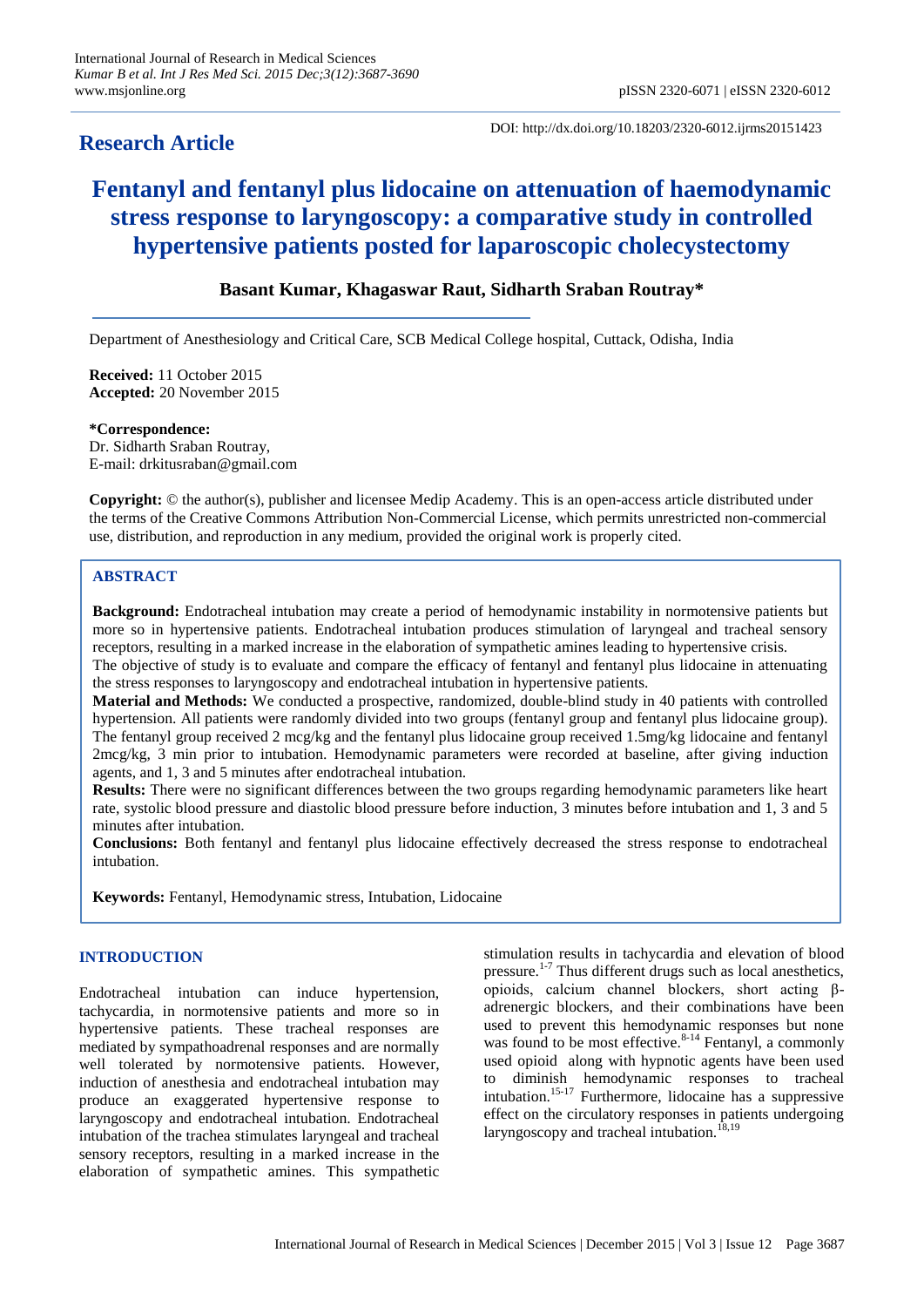This study aimed to evaluate and to compare the efficacy of fentanyl and fentanyl plus lidocaine in attenuating haemodynamic stress responses to laryngoscopy and endotracheal intubation in controlled hypertensive patients.

## **METHODS**

We conducted a prospective, randomized, double-blind trial in 40 patients with controlled hypertension in the SCB medical college from March to December 2013. The study protocol was approved by the hospital ethical committee. Written informed consent was obtained from all patients. All patients were posted for elective laparoscopic surgery for cholecystectomy under general anesthesia.

*Inclusion criteria:* Age <65 yrs and >20 yrs, ASA class ІІ patients (hypertensive patients).

*Exclusion criteria:* patients undergoing heart surgery, ASA III or above, CHF (congestive heart failure, arrhythmia, difficult airway, intubation time greater than 15 seconds.

All patients were randomly divided into two groups (fentanyl group and fentanyl plus lidocaine group). Patients received their morning dose of anti-hypertensive medication before surgery. A routine pre-operative check-up was done in all patients and baseline vitals were noted. Then patients received ringer's lactate 5ml/kg after starting an intravenous line. Patients were attached to the following monitors; ECG, noninvasive blood pressure monitor, pulse oximetery. The baseline mean arterial pressure (MAP), systolic blood pressure (SBP), diastolic blood pressure (DBP), and heart rate (HR) were recorded. All the patients were premedicated with Inj. Midazolam and Inj. Glycopyrrolate 0.02 mg/kg i.v and were preoxygeneted. The fentanyl group received 2 mcg/kg and the fentanyl plus lidocaine group received 1.5 mg/kg lidocaine and 2 mcg/kg fentanyl. After 2 minutes anesthesia was induced by thiopentone, given in a dose of 3-5 mg/kg and succinylcholine was given in a dose of 2 mg/kg. Then a laryngoscopy was performed by an anaesthetist with a standard Macintosh laryngoscope and the trachea was intubated with an appropriate size cuffed endotracheal tube. Hemodynamic variables; MAP, SBP, DBP, and HR were recorded 3 and 5 minutes after performing endotracheal intubation. We also recorded any possible complications such as; bradycardia (HR < 50) and hypotension (SBP <90). All results were expressed as mean  $\pm$  SD. Hemodynamic variables in the present study were analyzed statistically by using by using the analysis of variance (ANOVA) and Student's ttest. P values ≤0.05 were considered significant.

#### **RESULTS**

We evaluated 40 patients including 20 males (50%) and 20 females (50%) with a mean age of 54.08±10.25 years. There was no significant difference between the two groups regarding HR, SBP and DBP in the patients before induction (base line), three minutes before intubation and 1, 3 and 5 minutes after intubation. Tables 1, 2 and 3 show changes in the hemodynamic variables in both groups.

# **Table 1: Mean heart rate in fentanyl and fentanyl plus lidocaine groups.**

| <b>Heart Rate</b><br><b>Groups</b>       | <b>Fentanyl</b> ,<br>$Mean \pm SD$ | <b>Fentanyl+</b><br>Lidocaine,<br><b>Mean</b> ±SD | P<br>value |
|------------------------------------------|------------------------------------|---------------------------------------------------|------------|
| <b>Before</b><br>induction<br>(baseline) | $82.34 \pm 12.42$                  | $80.35 \pm 9.4$                                   | 0.33       |
| 1 minutes<br>after<br>intubation         | 78.26+8.92                         | $72.16 + 8.94$                                    | 0.08       |
| 3 minutes<br>after<br>intubation         | $72.54 + 9.59$                     | $71.53 \pm 10.86$                                 | 0.68       |
| 5 minutes<br>after<br>intubation         | $67.34 + 10.24$                    | $66.56 + 9.86$                                    | 0.80       |

There was significant difference in mean heart rate between the two groups 1 minute after intubation (As shown in Table 1).

# **Table 2: Systolic blood pressure in fentanyl and fentanyl plus lidocaine groups.**

| <b>Systolic</b><br><b>Blood</b><br><b>Pressure</b><br><b>Groups</b> | <b>Fentanyl,</b><br>$(Mean \pm SD)$ | Fentany <sup>1+</sup><br>Lidocaine,<br>$(Mean \pm SD)$ | P<br>value |
|---------------------------------------------------------------------|-------------------------------------|--------------------------------------------------------|------------|
| <b>Before</b><br>induction                                          | $147.46 \pm 22.46$                  | $160.30 + 24.78$                                       | 0.15       |
| 1 minutes<br>after<br>intubation                                    | $121.48 + 21.25$                    | 122.28+13.76                                           | 0.95       |
| 3 minutes<br>after<br>intubation                                    | $115.56 \pm 23.24$                  | $112.76 \pm 23.18$                                     | 0.74       |
| 5 minutes<br>after<br>intubation                                    | $106.24 + 20.68$                    | 112.34+28.84                                           | 0.52       |

There is no significant difference between two groups for systolic blood pressure (As shown in table 2).

#### **DISCUSSION**

We found that fentanyl and fentanyl plus lidocaine are equally effective medications in decreasing hemodynamic stress responses (HR, SBP and DBP). Endotracheal intubation is a stressful noxious stimuli, which result in a marked increase in the release of sympathetic amines (adrenaline and noradrenaline) by stimulating laryngeal and tracheal sensory receptors. This increase in the sympathetic amines leads to complications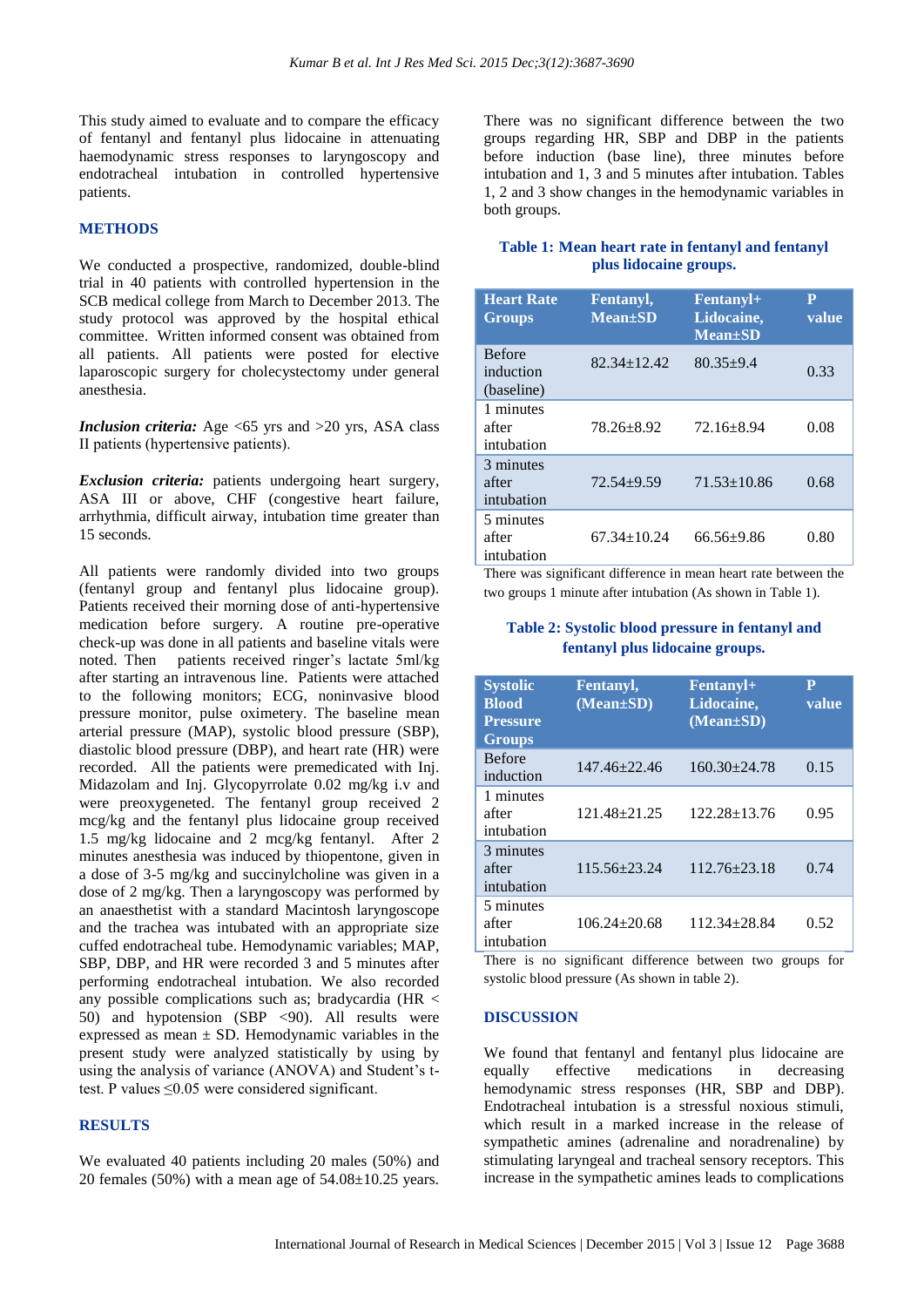especially in patient with hypertenson. In response to endotracheal intubation, there is increase in blood pressure, increases in heart rate and tachyarrhythmia arising essentially due to sympathetic stimulation.

## **Table 3: Diastolic blood pressure in fentanyl and fentanyl plus lidocaine groups.**

| <b>Diastolic</b><br><b>Blood</b><br><b>Pressure</b><br><b>Groups</b> | <b>Fentanyl</b><br>(Mean± SD) | Fentanyl+<br><b>Lidocaine</b><br>$(Mean \pm SD)$ | P<br>value |
|----------------------------------------------------------------------|-------------------------------|--------------------------------------------------|------------|
| <b>Before</b><br>Induction                                           | $85.30 \pm 11.26$             | $92.35 \pm 11.64$                                | 0.63       |
| 1 minutes<br>after<br>intubation                                     | $72.38 \pm 10.76$             | $77.34 + 12.58$                                  | 0.28       |
| 3 minutes<br>after<br>intubation                                     | $72.37 \pm 13.64$             | $72.75 \pm 16.27$                                | 0.28       |
| 5 minutes<br>after<br>intubation                                     | 76.24+18.68                   | 72.34+13.84                                      | 0.62       |

There is no significant difference between two groups for diastolic blood pressure (As shown in table 3).

These responses are significantly high, but they are generally well tolerated in normal patients, but in patients with cardiovascular diseases, many complications like; increases in systolic and diastolic blood pressure, increases in heart rate, tachyarrhythmia, cerebral hemorrhage, left ventricular failure, and in rare conditions, myocardial ischemia may occur.<sup>20-25</sup> These hemodynamic responses to intubation were controlled effectively in our patients by using two drugs like fentanyl and lidocaine. But adding lidocaine to fentanyl did not increase the hemodynamic stability in comparison to fentanyl alone. Several previous studies have verified that lidocaine improves intraoperative and postoperative hemodynamic stability by stabilizing the changes in arterial pressure, heart rate and cardiac output, which is in contrast to our study. These beneficial effects of lidocaine on hemodynamic stability is possibly due to; direct myocardial depressant effect, peripheral vasodilating effect and the effect on synaptic transmissions. $18,19$ Moreover, according to Ali et al. in 2010, pre-treatment with lidocaine improves intra- and post-operative hemodynamic stability during laparoscopic surgery without prolonging recovery.<sup>26</sup> Our study was in line with some previous studies such as Shin et al. that compared the effects of lidocaine, fentanyl, Nicardipine and Esmolol, on the hemodynamic response during intubation and those studies showed that all the agents are effective in producing hemodynamic stability.<sup>27</sup> According to Levitt et al. Esmolol and lidocaine have similar efficacies to attenuate moderate hemodynamic responses to intubation in patients with isolated head trauma.<sup>28</sup> Additionally, Malde and Sarode in a 2007 study compared lignocaine and fentanyl efficacy on hemodynamic stability and revealed that lignocaine and

fentanyl both attenuated the rise in heart rate, however, fentanyl produced better results. Lignocaine attenuated the rise in blood pressure with intubation while fentanyl inhibits it totally.<sup>29</sup> We demonstrated that the two groups of medication were effective in maintaining hemodynamic stability but they could not inhibit all hemodynamic responses to intubation. In this case our results were in agreement with Feng et al.<sup>30</sup> and Salihoglu et al.<sup>9</sup> who disclosed that lidocaine plus fentanyl may slightly be more effective in controlling PR following endotracheal intubation.

## **CONCLUSION**

Our results were limited by the fact that we did not monitor the depth of anesthesia. Fentanyl and fentanyl plus lidocaine are equally effective in decreasing the hemodynamic stress response to tracheal intubation, but neither fentanyl nor fentanyl plus lidocaine could inhibit all hemodynamic responses, furthermore fentanyl plus lidocaine was not more effective than fentanyl alone.

#### *Funding: No funding sources*

*Conflict of interest: None declared Ethical approval: The study was approved by the Institutional Ethics Committee*

#### **REFERENCES**

- 1. Shribman AJ, Smith G, Achola KJ. Cardiovascular and catecholamine responses to laryngoscopy with and without tracheal intubation. Br J Anaesth. 1987;59(3):295-9.
- 2. Nishikawa K, Kawana S, Namiki A. Comparison of the lightwand technique with direct laryngoscopy for awake endotracheal intubation in emergency cases. J Clin Anesth. 2001;13(4):259-63.
- 3. Kimura A, Yamakage M, Chen X, Kamada Y, Namiki A. Use of the fibreoptic stylet scope (Styletscope) reduces the hemodynamic response to intubation in normotensive and hypertensive patients. Can J Anaesth. 2001;48(9):919-23.
- 4. Kitamura T, Yamada Y, Chinzei M, Du HL, Hanaoka K. Attenuation of haemodynamic responses to tracheal intubation by the styletscope. Br J Anaesth. 2001;86(2):275-7.
- 5. Morgan GE, Mikhail MS, Murray MJ, Larson CP. Clinical Anesthesiology. Lange Medical Books/McGraw-Hill; 2002.
- 6. Nishikawa K, Omote K, Kawana S, Namiki A. A comparison of hemodynamic changes after endotracheal intubation by using the lightwand device and the laryngoscope in normotensive and hypertensive patients. Anesth Analg. 2000;90(5):1203-7.
- 7. Safavi M, Honarmand A, Azari N. Attenuation of the Pressor Response to Tracheal Intubation in Severe Preeclampsia: Relative Efficacies of Nitroglycerine Infusion, Sublingual Nifedipine, and